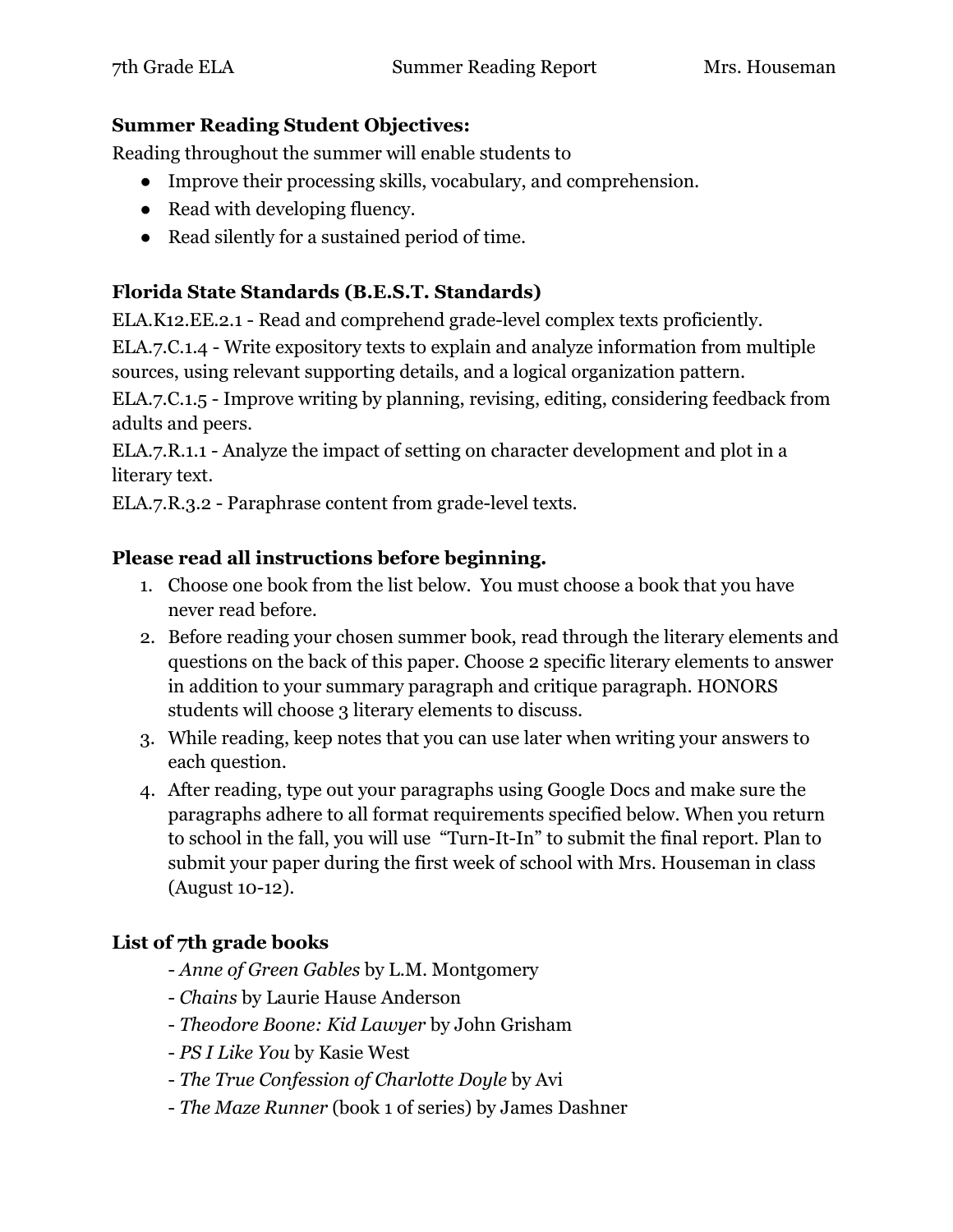#### **General Paper Guidelines (MLA Format)**

Before typing your essay on Google Docs, use the following settings:

- 12 point font size
- Times New Roman font
- Double spaced
- 1" margins

Typing Instructions (follow these instructions on Google Docs)

- Insert, Page Numbers, Number in Top Right Option without Title Page, Type your last name before the number with a space.

- Type first and last name on first line
- Type teacher name (Mrs. Houseman) on second line
- Type 7th Grade English on the third line
- Type the date of completion on the fourth line in the following format: (Day Month Year ex. 20 July 2022)
- Center align the book title on the fifth line
- Your first paragraph should begin on the sixth line
- Indent each paragraph

\*Each paragraph should be 5-8 sentences and take approximately a 1⁄2 page, meaning that your book report should be no shorter than two and a half pages and no longer than four full pages.

\*Honors students will be required to complete an in depth project in addition to the Summer Book Report during the first quarter of school. This project will be completed based on the book read during summer.

### **List of Literary Elements - Standard choose 2 - Honors choose 3**

**Questions are listed under the literary element to prompt you in your writing for each paragraph.** Setting:

- "In what ways does the setting help develop the story and characters?"
- "What words did the author use to describe the setting? What can you hear, see, feel, or smell as you read?"

Character:

- "How does the author develop the differences of certain characters, especially his main character?"
- "In what ways (specific thoughts, words, actions, etc.) does the author show you the development and change in his main characters?"
- "Which character has changed the most in the novel? What has caused them to change? How do their changes contribute to the theme or the plot of the novel?"
- "What are the most interesting aspects of the main character?"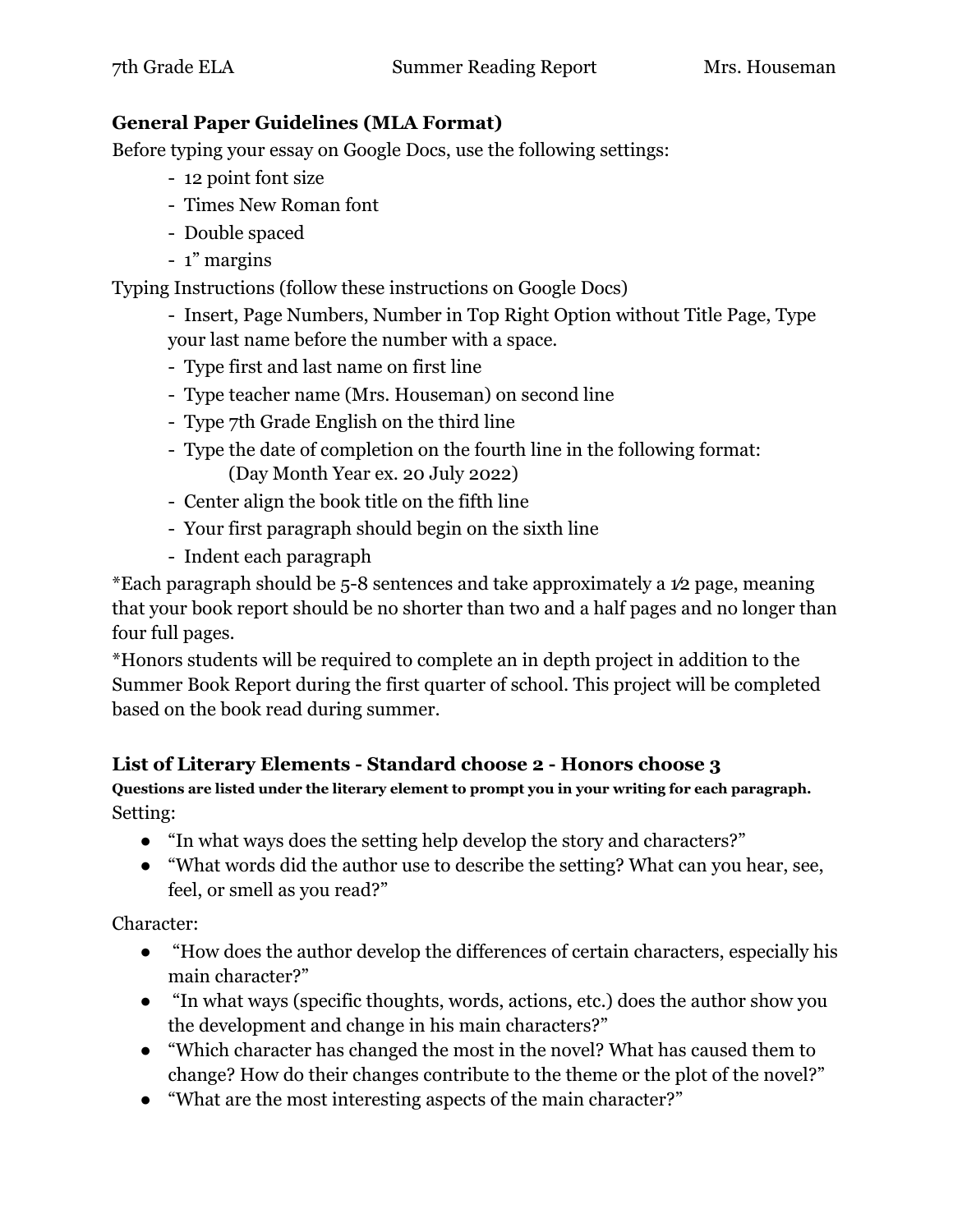Conflict:

● "What is the primary conflict and was it powerful enough to earn an entire book being written about it?"

Theme/Mood/Tone

- "Determine a theme for your text and cite two to three pieces of THE BEST text evidence for that central idea. Analyze your evidence."
- "Compare and contrast the mood and tone of the novel and analyze how the differences contribute to their impact and style."

Audience appeal:

- "How does the author tell his story so that it appeals to (interests, pleases, stirs up) his audience?"
- "Did the author use language to create a feeling or picture in your mind? What words did the author use and how did s/he create this picture in your mind?"

Plot (Exposition, Rising Action, Climax, Falling Action, Resolution)

● "How does the plot keep you on the edge of your seat and wanting more?"

# **Paragraph Format**

Introductory Paragraph: Summary of the book

- Topic sentence should identify the title and author of the book and the main message the book proclaims.

- Discuss the main characters and conflicts in the book but do NOT include your opinions. Do not use first person pronouns or contractions in your writing.

Body Paragraphs (Standard - 2 paragraphs) (Honors - 3 paragraphs): Chosen Literary Elements

- Topic sentences of each body paragraph should identify which literary element the paragraph is discussing.

- Paragraphs should use specific examples from the text and correct

documentation - i.e. "Quote from the text" (Last name page number). Conclusion Paragraph: General critique and recommendation of the book

- Talk about the things you liked about this book and the things you disliked

about it. Make sure to explain in detail why you like or dislike these things.

- Discuss what type of person would enjoy reading this book and provide an explanation for your choice. i.e. An athlete would enjoy reading this book because it discusses the ability to overcome adversity on and off the field.